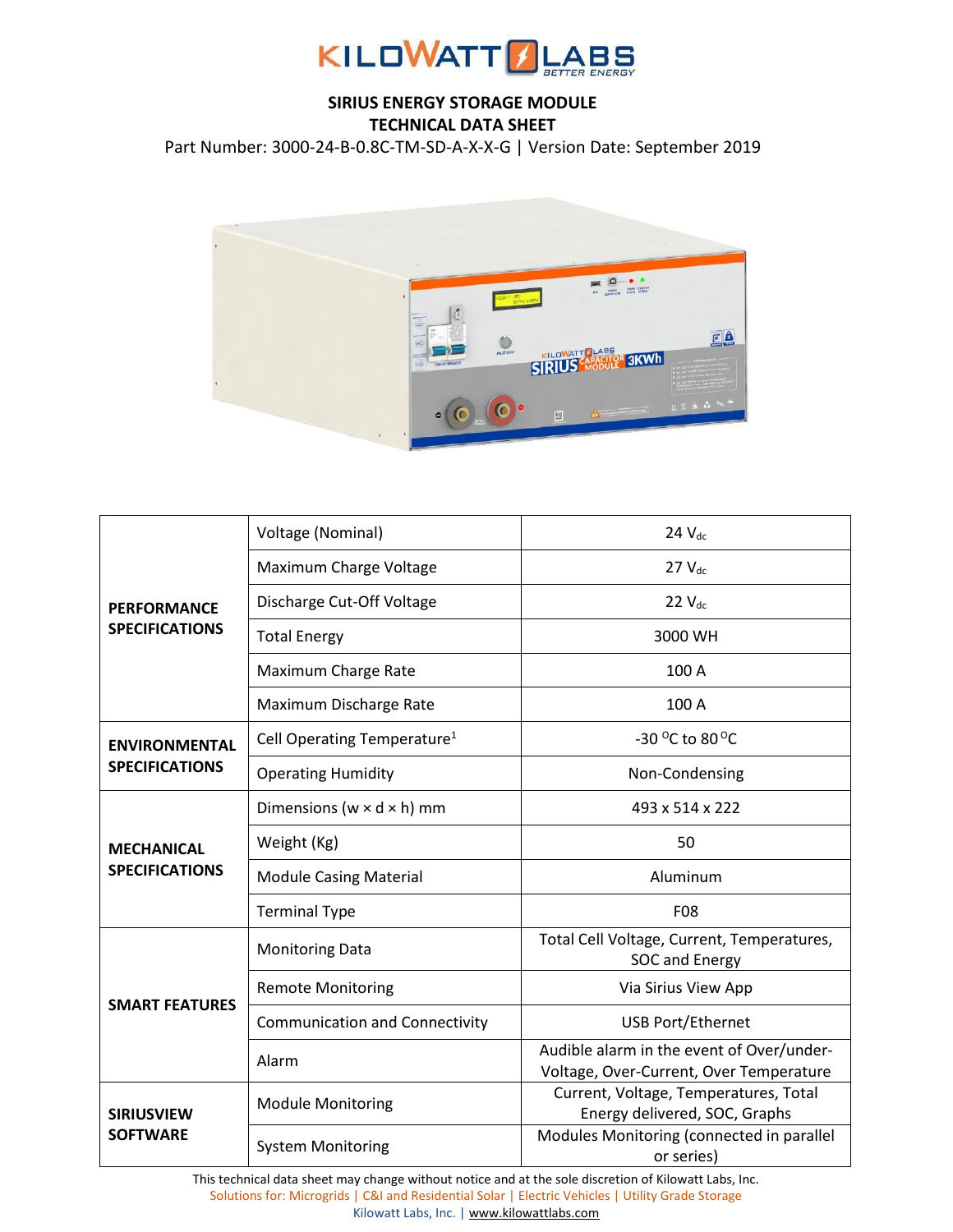

## **SIRIUS ENERGY STORAGE MODULE TECHNICAL DATA SHEET**

Part Number: 3000-24-B-0.8C-TM-SD-A-X-X-G | Version Date: September 2019

| <b>MODULE SERVICE</b><br><b>LIFE</b>                | Projected Cycle Life <sup>2,3</sup>                                              |                                                                                                                                                                                                                          | 1 million cycles                                                  |
|-----------------------------------------------------|----------------------------------------------------------------------------------|--------------------------------------------------------------------------------------------------------------------------------------------------------------------------------------------------------------------------|-------------------------------------------------------------------|
|                                                     | Projected Calendar Life <sup>3,4</sup>                                           |                                                                                                                                                                                                                          | 45 years                                                          |
|                                                     | Shelf Life <sup>5</sup>                                                          |                                                                                                                                                                                                                          | 10 years                                                          |
|                                                     | Warehousing                                                                      |                                                                                                                                                                                                                          | Can be stored at any SOC without affecting<br>cycle life          |
| <b>SAFETY</b><br><b>PERFORMANCE</b>                 | Over/under voltage                                                               |                                                                                                                                                                                                                          | Hardware protection, Module shut down                             |
|                                                     | <b>Over Current</b>                                                              |                                                                                                                                                                                                                          | Hardware protection, Module shut down                             |
|                                                     | Over temperature                                                                 |                                                                                                                                                                                                                          | Hardware protection, Module shut down                             |
|                                                     | <b>Additional Safety</b>                                                         |                                                                                                                                                                                                                          | 100A DC circuit breaker + 100A bypass<br>breaker + SSR Protection |
| <b>COMPLIANCE<sup>6</sup></b><br><b>INFORMATION</b> | EN55032:2015, EN55024:2010,<br>EN61000-4-2:2009, EN61000<br>EN61000:2008+A2:2010 |                                                                                                                                                                                                                          |                                                                   |
| <b>PRECAUTIONS</b>                                  | Alarm                                                                            | alarm.                                                                                                                                                                                                                   | In case of alarm, immediately rectify/attend to the cause of the  |
|                                                     | <b>Physical Damage</b>                                                           | In case the Module is physically damaged due to any event, do<br>not install and energize the Module under any circumstances<br>and contact your Reseller.                                                               |                                                                   |
|                                                     | <b>Short Circuit</b>                                                             | precautions to prevent short-circuit<br>Ensure<br>under<br>all<br>circumstances.                                                                                                                                         |                                                                   |
|                                                     | Galvanic isolation                                                               | When connecting to external devices ensure that galvanic<br>isolation does not exceed 1000V.                                                                                                                             |                                                                   |
|                                                     | Charge/Discharge<br>Current                                                      | Under no circumstances must the charge/discharge current<br>exceed 100A.                                                                                                                                                 |                                                                   |
|                                                     | <b>Charging Voltage</b>                                                          | Under no circumstances must the charging voltage exceed 27 Vdc<br>for more than 60 seconds.                                                                                                                              |                                                                   |
|                                                     | Charge Cycle                                                                     | During charge cycle ensure never to exceed constant voltage of<br>27 V <sub>dc</sub> and constant current of 100A.                                                                                                       |                                                                   |
|                                                     | Series<br>Connection                                                             | All Modules must be at 100% SOC before connecting in<br>series.<br>A maximum of 16 Modules with Module Combiner can be<br>connected in series.<br>Please consult your Reseller when connecting the Modules in<br>series. |                                                                   |
|                                                     | Parallel<br>Connection                                                           | connected in parallel.                                                                                                                                                                                                   | There is no limit on the number of Modules that can be            |

This technical data sheet may change without notice and at the sole discretion of Kilowatt Labs, Inc. Solutions for: Microgrids | C&I and Residential Solar | Electric Vehicles | Utility Grade Storage Kilowatt Labs, Inc. [| www.kilowattlabs.com](http://www.kilowattlabs.com/)